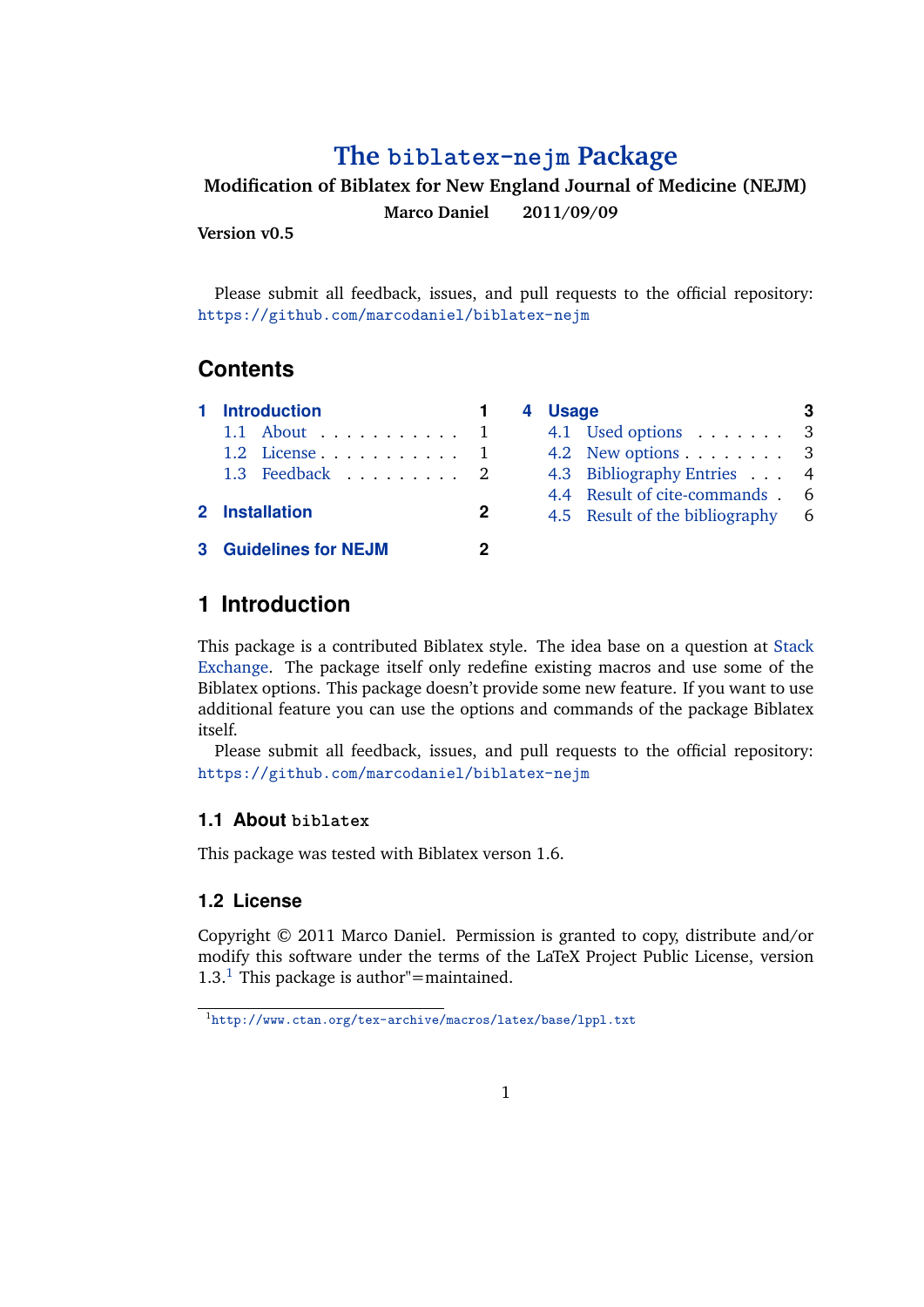#### <span id="page-1-0"></span>**1.3 Feedback**

Please submit all feedback, issues, and pull requests to the official repository: [https:](https://github.com/marcodaniel/biblatex-nejm) [//github.com/marcodaniel/biblatex-nejm](https://github.com/marcodaniel/biblatex-nejm)

## **2 Installation**

The package is available on [CTAN.](http://www.ctan.org) It will be installed by you package manager [\(TeX](http://www.tug.org/texlive) [Live](http://www.tug.org/texlive) or [MikTeX\)](http://www.miktex.org).

If you don't want to use the package manager you can install the files directly in the search path of your distribution or in you working folder.

### **3 Guidelines for New England Journal of Medicine**

The motivation is the question on [Stack Exchange.](http://tex.stackexchange.com/questions/26891/biblatex-style-file-for-new-england-journal-of-medicine-nejm/26894#26894) [The guidelines are written at the](http://www.nejm.org/page/author-center/manuscript-submission) [page of NEJM itself.](http://www.nejm.org/page/author-center/manuscript-submission)

The guidlines are listed below:

References must be double-spaced and numbered consecutively as they are cited. References first cited in a table or figure legend should be numbered so that they will be in sequence with references cited in the text at the point where the table or figure is first mentioned. List all authors when there are six or fewer; when there are seven or more, list the first three, followed by "et al." The following are sample references:

- 1. Shapiro AMJ, Lakey JRT, Ryan EA, et al. Islet transplantation in seven patients with type 1 diabetes mellitus using a glucocorticoidfree immunosuppressive regimen. N Engl J Med 2000;343:230-8.
- 2. Goadsby PJ. Pathophysiology of headache. In: Silberstein SD, Lipton RB, Dalessio DJ, eds. Wolff's headache and other head pain. 7th ed. Oxford, England: Oxford University Press, 2001:57-72.
- 3. Kuczmarski RJ, Ogden CL, Grammer-Strawn LM, et al. CDC growth charts: United States. Advance data from vital and health statistics. No. 314. Hyattsville, Md.: National Center for Health Statistics, 2000. (DHHS publication no. (PHS) 2000-1250 0-0431.)
- 4. U.S. positions on selected issues at the third negotiating session of the Framework Convention on Tobacco Control. Washington, D.C.: Committee on Government Reform, 2002. (Accessed March 4, 2002, at [http://www.house.gov/reform/min/inves\\_tobacco/](http://www.house.gov/reform/min/inves_tobacco/index_accord.htm.) [index\\_accord.htm.](http://www.house.gov/reform/min/inves_tobacco/index_accord.htm.))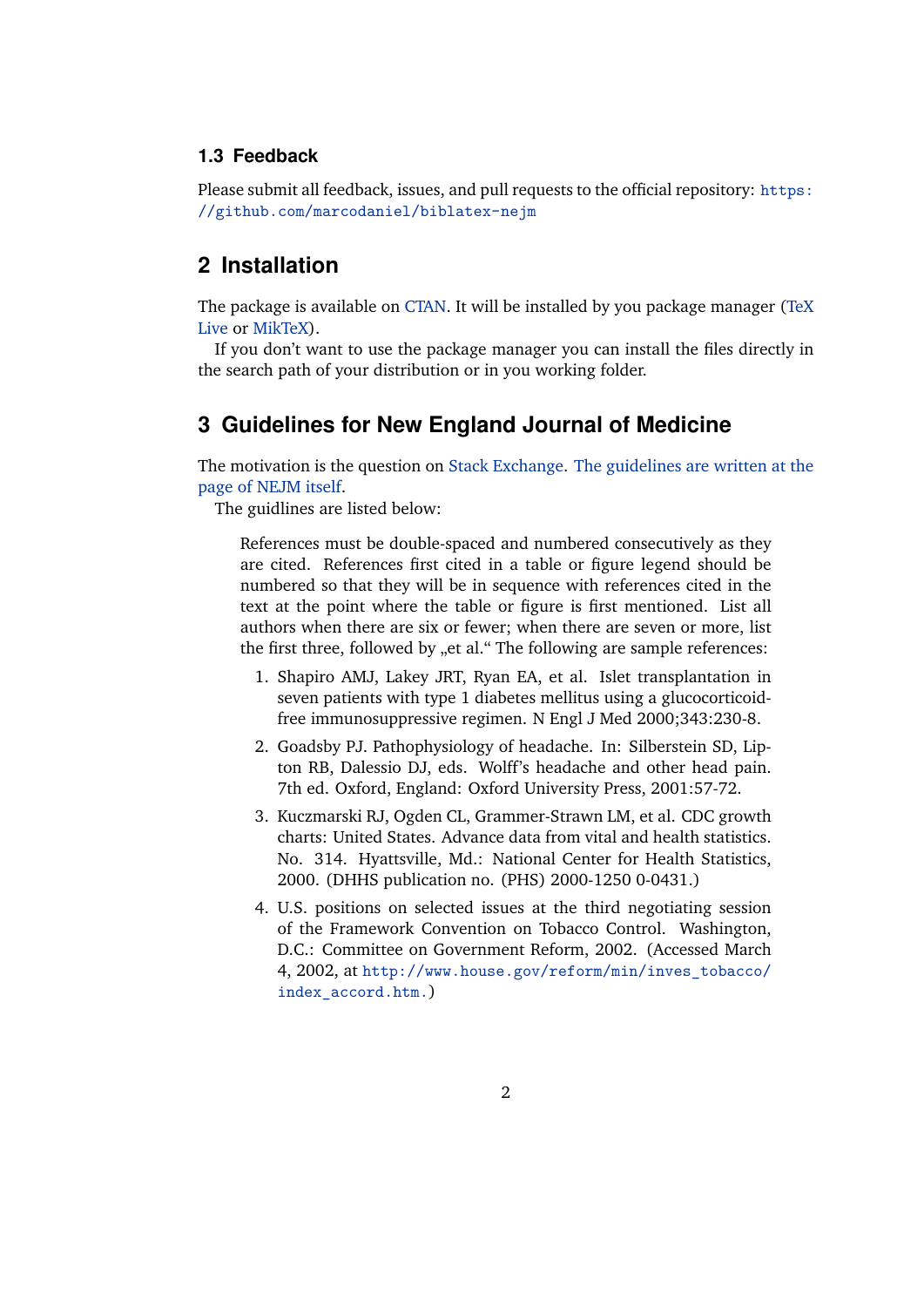<span id="page-2-0"></span>Numbered references to personal communications, unpublished data, or manuscripts either "in preparation" or "submitted for publication"are unacceptable. If essential, such material can be incorporated at the appropriate place in the text.

Based on these examples the bib file will be created.

### **4 Usage**

The package consists of the files nejm.cbx, nejm.bbx, biblatex-nejm.tex and biblatex-nejm.pdf.

You can use the following code in your header.

\usepackage[style=nejm]{biblatex}

#### **4.1 Used options**

The following options will be set by the package

- minnames=3 • isbn=false
- maxnames=6 • labelnumber=true
- terseinits=true
- firstinits=true • sorting=false

You should also use the option backend=biber. Some settings doesn't work with BibTeX.

For example the package redefine the command \bibinitperiod which only Biber only works with Biber.

#### **4.2 New options**

| articledoi=true, false                                             | default: false |
|--------------------------------------------------------------------|----------------|
| Print the doi also for type $\langle$ <i>article</i> $\rangle$     |                |
| articlein=true, false                                              | default: false |
| Print the \bibstring{in} also for type $\langle$ article $\rangle$ |                |
| printlang=true, false                                              | default: false |
| Print the language                                                 |                |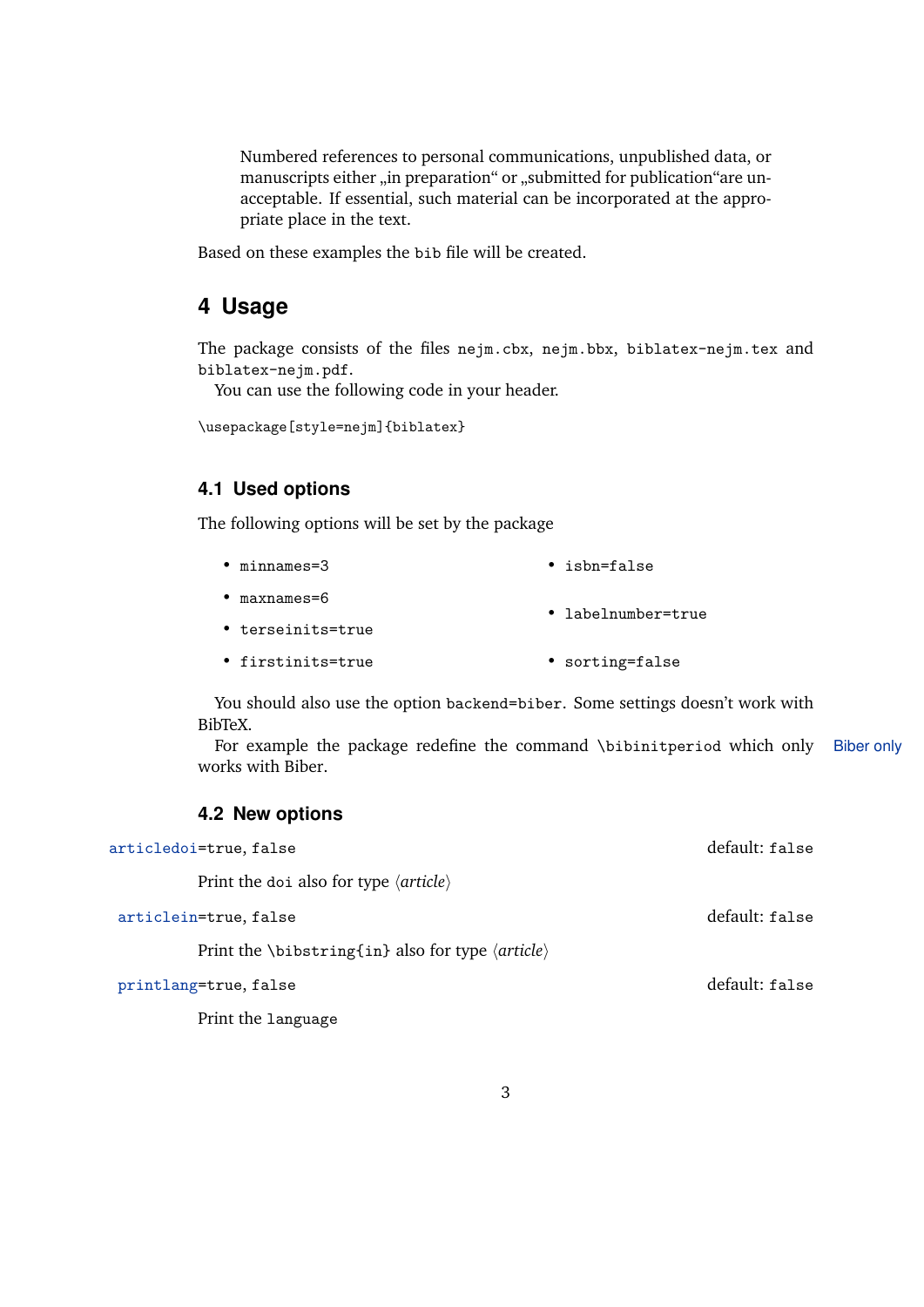#### <span id="page-3-0"></span>**4.3 Bibliography Entries**

In relation to § [3](#page-1-0) the following code represented the examples in the bib file. The code will be automaticly used as the bib file.

```
%% Examples for biblatex-nejm
@ARTICLE{Shapiro2000,
 author = "A.M. James Shapiro and Jonathan R.T. Lakey and
             Edmond A. Ryan and Gregory S. Korbutt and Ellen Toth and
             Garth L. Warnock and Norman M. Kneteman and Ray V. Rajotte",
 title = "Islet transplantation in seven patients with type 1 diabetes
             mellitus using a glucocorticoid-free immunosuppressive regimen",
 journal = "N Engl J Med",
 year = "2000",number = "2",volume = "343"pages = "230-8"
}
@ARTICLE{Goadsby2001,
 author = "Peter J. Goadsby",
 title = "Pathophysiology of headache",
 journaltitle = "Silberstein SD, Lipton RB, D'Alessio DJ, eds",
 journalsubtitle="Wolff's Headache and Other Head Pain",
 location = " {Oxford, England}",
 publisher= "Oxford University Press",
 edition = "7",year = "2001".pages = "57-72"}
@ONLINE{usposition2002,
 title = "U.S. positions on selected issues at the third negotiating
             session of the Framework Convention on Tobacco Control",
 location = " {Washington, D.C.}",
 publisher= "Committee on Government Reform",
 year = "2002",addendum = "(Accessed March 4, 2002,
              \url{http://www.house.gov/reform/min/inves_tobacco/index_accord.htm})"
}
@ARTICLE{Kuczmarski2000,
 author = "Cynthia L. Ogden and Robert J. Kuczmarski and Katherine M. Flegal
             and Zuguo Mei, MD and Shumei Guo and Rong Wei and
             Laurence M. Grummer-Strawn and Lester R. Curtin and
             Alex F. Roche and Clifford L. Johnson",
 title = "CDC growth charts: United States. Advance data from
             vital and health statistics. No. 314",
```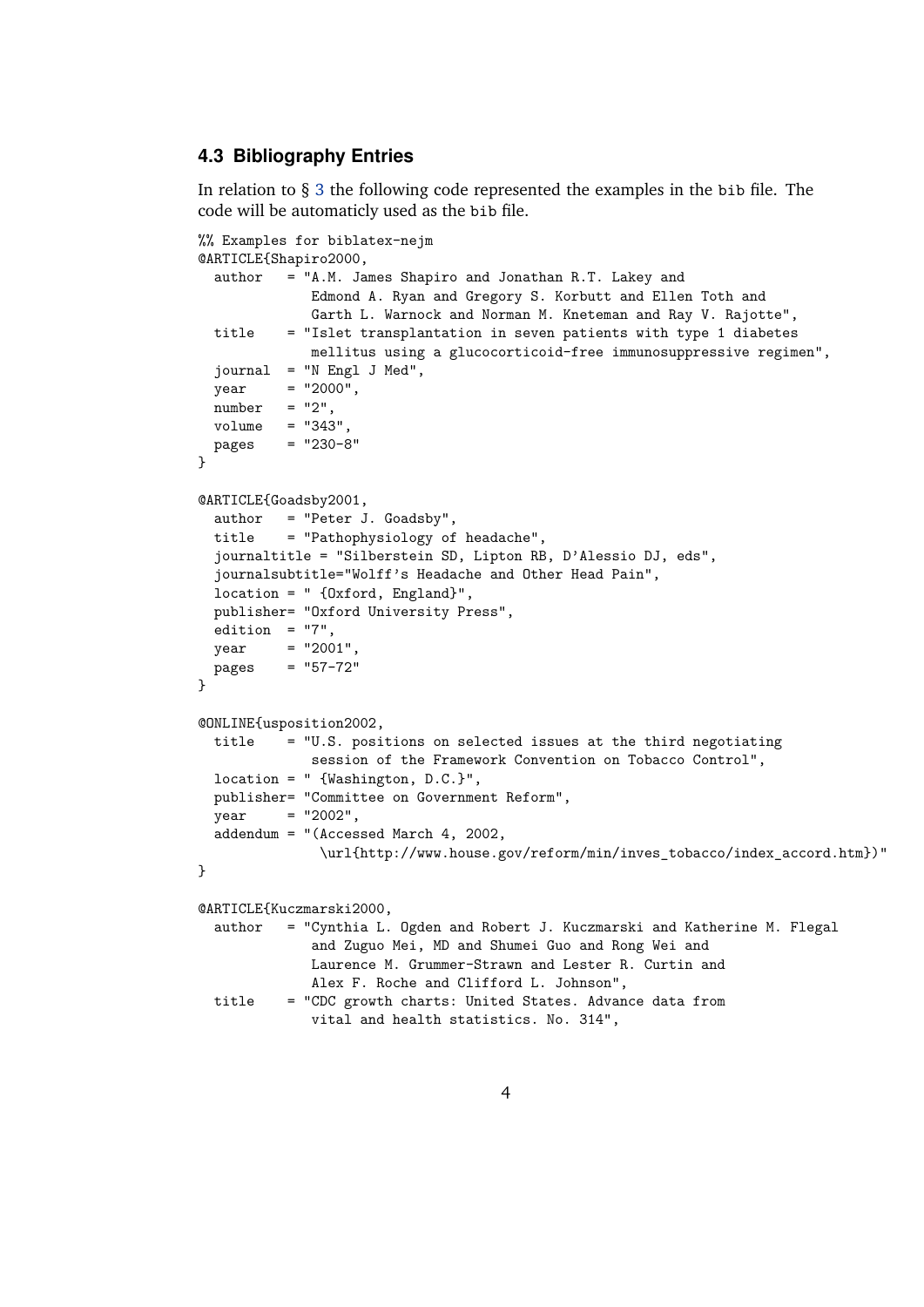```
journaltitle = "National Center for Health Statistics",
  location = " {Hyattsville, Md} ",
  year = "2000",
 \alphaddendum = "(DHHS publication no. (PHS) 2000-1250 0-0431)"
}
```